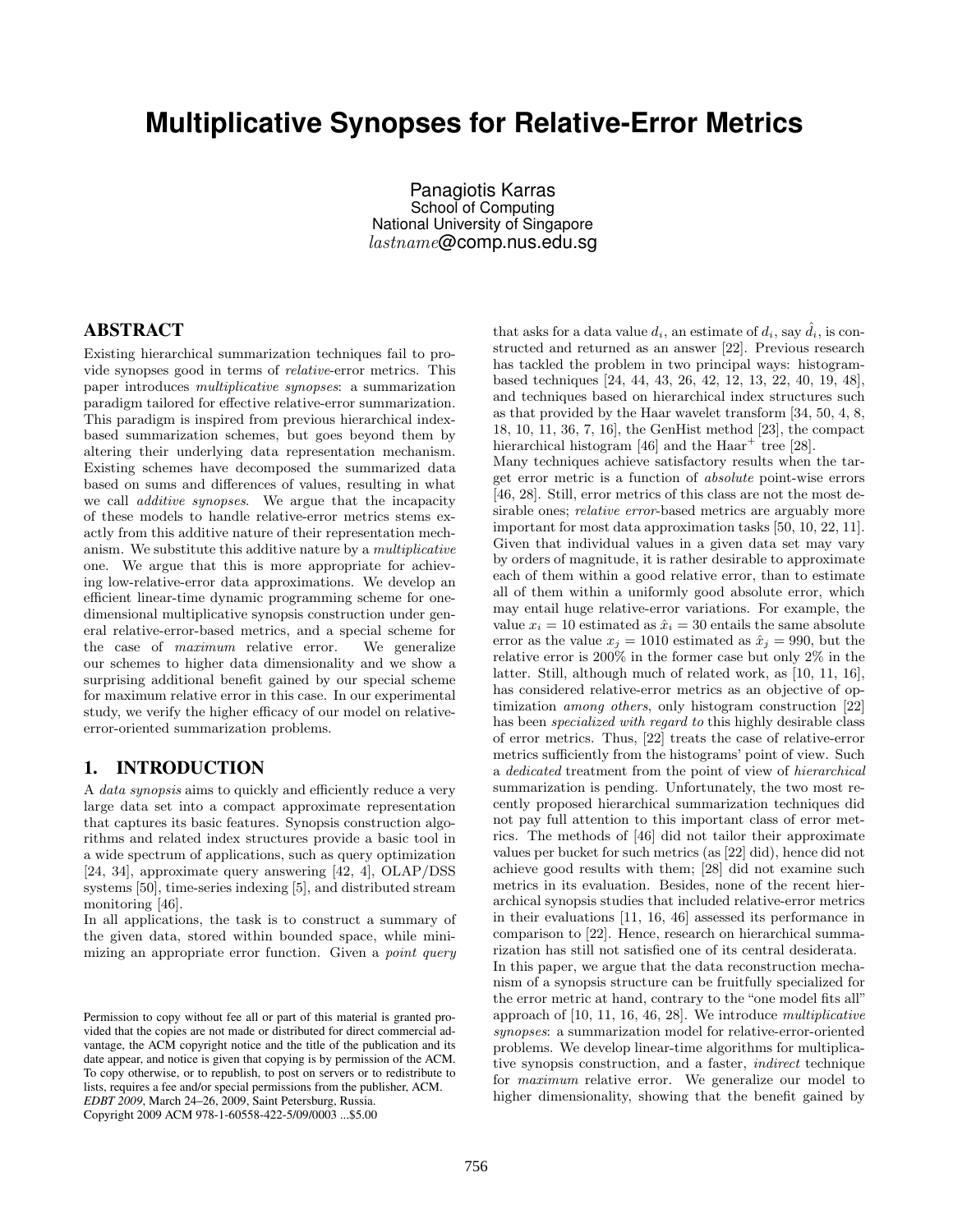the indirect technique grows with it. Last, we experimentally verify the advantage of our approach over other methods.

## 2. BACKGROUND AND RELATED WORK

Given an *n*-sized data vector  $\mathbf{D} = \langle d_0, d_1, \ldots, d_{n-1} \rangle$ , the problem is to devise an *n*-length representation  $\hat{\mathbf{D}}$  of  $\mathbf{D}$  using at most  $B$  space units, so that a given *relative-error met*ric in the approximation is minimized. A Minkowski-norm function:

$$
\mathcal{L}_p^{\text{rel}}\left(\hat{\mathbf{D}}, \mathbf{D}\right) = \left(\frac{1}{n} \sum_{i} \left(\frac{|\hat{d}_i - d_i|}{\max\{|d_i|, S\}}\right)^p\right)^{\frac{1}{p}} \tag{1}
$$

covers most practically interesting point-wise relative-error functions;  $d_i$  is the reconstructed value for  $d_i$ ;  $S > 0$  is a sanity bound that prevents small values from unnaturally dominating the result [10, 11]. This sanity bound is set based on the needs of the application at hand; to be meaningful, it has to be larger than the smallest value in the data set. Past research on summarization can be divided in two broad categories: The former, single-value summarization, approximates the given data by dividing it into buckets. Typically these buckets contain consecutive values; alternatively, one bucket may contain another, forming a hierarchical structure, as in [3, 46]. An estimated data item is reconstructed as the value representing the bucket to which it belongs. The latter category, additive summarization, represents the data in terms of distinct elements that are added to each other, typically utilizing a hierarchical index structure. An estimated data item is reconstructed by *adding* an appropriate series of terms.

#### 2.1 Single-value Summarization

#### *2.1.1 Plain Histograms*

The classical case of one-dimensional single-value summarization is a *plain histogram*; it divides the data vector  $$ into  $B \ll n$  disjoint intervals<sup>1</sup> [ $b_i, e_i$ ],  $1 \leq i \leq B$  called buckets or segments, and attributes to each of them a single value  $v_i$  that approximates all consecutive values therein,  $d_i$ ,  $j \in [b_i, e_i]$ . A single bucket (segment) can be expressed by the triplet  $s_i = \{b_i, e_i, v_i\}$ . Given a target metric, the optimal value of  $v_i$  is defined as a function [26, 48] of the data in  $[b_i, e_i]$ ; such functions for several relative-error metrics are defined in [22]. An  $O(n^2B)$ -time dynamic-programming scheme that builds Euclidean-error-optimal histograms was offered in [26]. For an arbitrary error metric, it takes  $O(n^3B)$ time. Its key observation is that the b-optimal histogram of **D** can be recursively derived from the space of  $(b-1)$ optimal partitionings of its prefix vectors. A suite of efficient histogram construction algorithms for several relativeerror-based metrics was delivered in [22]. Several works have proposed approximation and streaming algorithms for histogram construction [12, 13, 45, 17, 19, 48]; [25] suggested algorithms that identify the optimal set of histograms for a set of attributes under an expected workload, as opposed to independently optimizing the histogram for each attribute; other approaches have provided histogram algorithms for workload-based [39] and range-query [31, 14, 20, 38] optimization.

## *2.1.2 Compact Hierarchical Histograms*

The Compact Hierarchical Histogram (CHH) [46] defines a binary hierarchy of intervals and selects a subset of nodes to represent a data set. A data item is approximated by the value of its lowest non-zero ancestor node in the CHH hierarchy (see Figure 7 that follows). Hence, the CHH is a case of single-value summarization. It can be easily shown that a binary CHH is equivalent to the additive hierarchical summarization structure proposed in [2]. Besides, it also forms a simplified variant of the more general (additive) Haar<sup>+</sup> model [28] (Section 2.2.2). [46] proposed exact solutions for limited versions of the CHH construction problem, and heuristics for the most general, longest-prefix-match CHH problem. The best-performing CHH algorithm is a greedy heuristic that improves upon an optimal *overlapping* partitioning; in such a partitioning, the value assigned at a CHH node is the optimal value for the whole data interval under its scope (as in a plain histogram bucket [26, 22, 48]), but not for the value set it actually approximates. The heuristic uses the occupied node positions computed for such an overlapping partitioning, but adjusts their values so as to fit the actually approximated data set (i.e., a subset of the data under the node's scope). Still, [46] did not customize its approach for the case of relative-error metrics, as [22] did with plain histograms.

#### *2.1.3 Multidimensional Extensions*

Several pieces of work have strived to extend the histogram idea to multiple dimensions, with a view at approximating the joint data distribution of a multi-attribute data set. [35] introduced a multidimensional version of the equi-depth histogram of [41]. [43] proposed MHist, a multidimensional histogram generalizing the MaxDiff heuristic of [44]. [1] presented STGrid, an algorithm that maintains multidimensional histograms by analyzing query results; [3] extended this work with STHoles, which allows a bucket to contain another; [47] provided ISOMER, a both consistent and efficient development of feedback-driven histogram maintenance. Still, heuristics based on query feedback are susceptible to errors for unseen data regions. Besides, even in the two-dimensional case, constructing an optimal histogram of arbitrary non-overlapping rectangular buckets is NP-hard [37]. Algorithms with approximation guarantees have been provided for limited versions of the problem, with non-arbitrary buckets [30, 40]. A suggestion for overcoming this difficulty is to identify the critical areas of dependence among dimensions in multidimensional data and capture them with a statistical interaction model, which can form the basis for lower-dimensional histograms to approximate the overall joint data distribution [9]. The technique of [49] maintains a sketch on the joint data distribution of a continuous stream, from which it can extract a multidimensional histogram on demand.

## 2.2 Additive Summarization

#### *2.2.1 Transformation-based Additive Synopses*

Another influential summarization technique compresses the data into a set of significant terms in a mathematical transformation (decomposition) [34, 32], and reconstructs them via the respective inverse transformation. The Discrete Cosine Transform (DCT) was proposed for that purpose in [32]. However, [32] chooses the set of DCT coefficients in the synopsis a priori, independently of the data, by means of static geometrical zonal sampling. This may not be the most appropriate set of coefficients, resulting in low-quality synopses. Still, in the Discrete Haar Wavelet Transform

<sup>&</sup>lt;sup>1</sup>The bounds  $b_i$  and  $e_i$  are *indices*, not data values.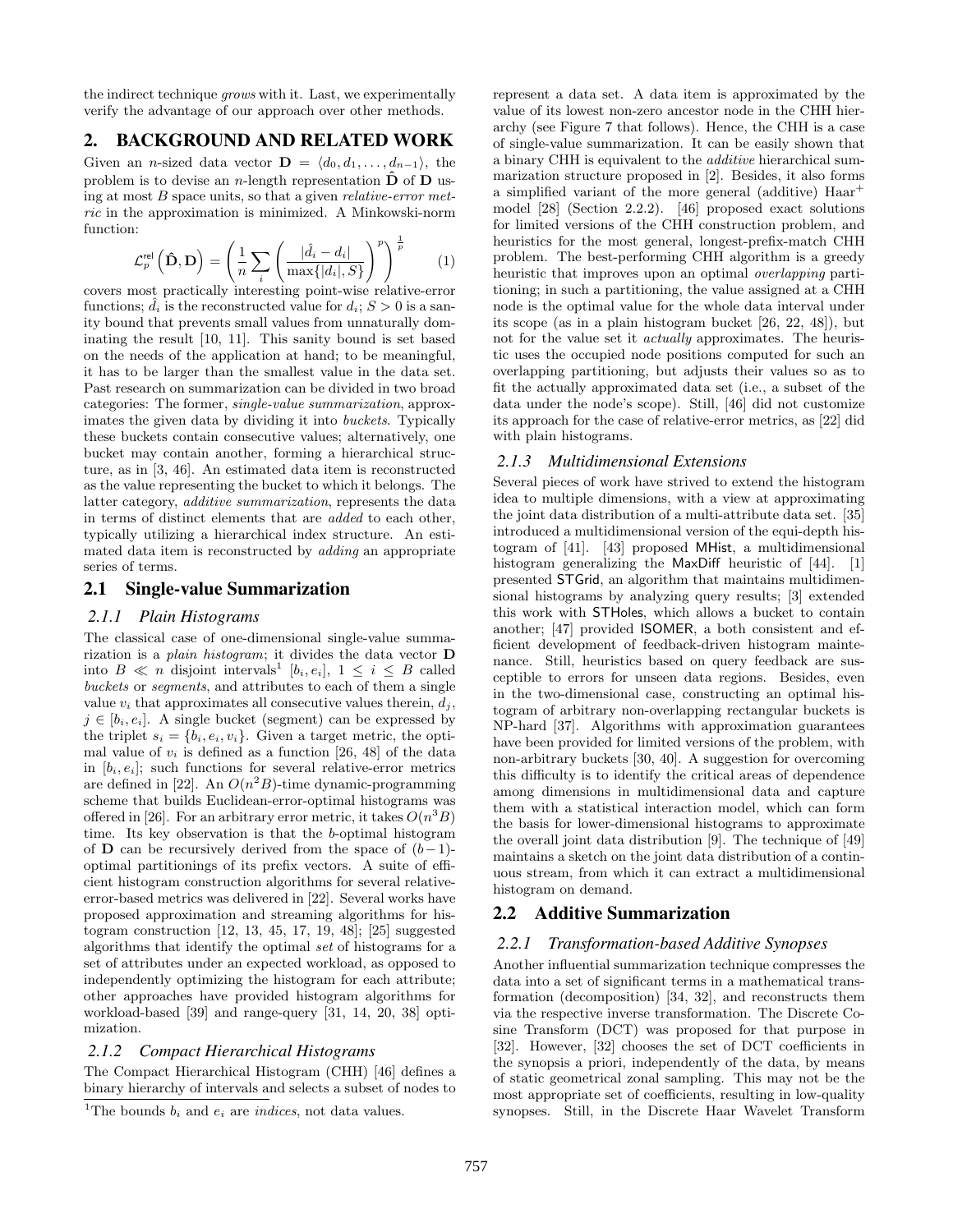(DHWT) method, introduced in [34], synopsis terms are chosen with respect to the initial data set. The DHWT can be visualized by a complete binary tree, the Haar tree. The coefficient in the Haar tree root node contains the overall average value; each other coefficient value  $c_i$  adds  $+c_i$  to data cells (leaves) in its *left* sub-tree and  $-c_i$  to those in its right sub-tree. A data value is reconstructed by adding/subtracting the (signed) terms along a root-to-leaf path.



Figure 1: Full Haar Wavelet Decomposition

Figure 1 shows the Haar tree representing the complete DHWT for the vector  $\mathbf{D} = \{40, 40, 80, 20, 50, 2, 10, 10\}$ . Two out of eight obtained coefficients are 0, which is the neutral element of addition. Such zero-valued coefficients do not have to be stored; a data set is represented by the *non-zero* terms. A synopsis construction algorithm aims to specify an appropriate set of B non-zero terms to maintain. For example, coefficients −5 and 8 in Figure 1 can be set to 0, while the values of others may be adjusted so as to enhance the accuracy of approximation. Past research [10, 11, 16] has built upon [34], resulting, most recently, to the Haar<sup>-</sup> model.

# *2.2.2 The Haar*<sup>+</sup> *Model*

The Haar<sup>+</sup> model [28] extended the model based on the DHWT by inserting extra coefficient nodes in the hierarchy; each of these coefficients contributes its (signed) value to a single dyadic interval alone. Therefore, the data re- $\alpha$  construction by a  $Haar^+$  tree does not correspond to an inverse DHWT. Figure 2 depicts a simple one-dimensional Haar<sup>+</sup> tree that may approximate a four-element data set  ${d_0, d_1, d_2, d_3}$ ; it contains a single root coefficient node  $c_0$ that adds its value to all approximated data values, followed by a binary tree of triads  $(C_1, C_2 \text{ and } C_3)$ , which substitute the single non-root coefficients of the classical Haar tree. In each triad (e.g.,  $C_1$ ), the head coefficient (e.g.,  $c_1$ ) behaves as a classical Haar wavelet coefficient: it adds its (signed) value for the reconstruction of data cells in its left sub-tree and subtracts it for the reconstruction of those in its right sub-tree. The *supplementary coefficients* (e.g.,  $c_2$  and  $c_3$ ) add their (signed) values only in the single subinterval that they affect (e.g.,  $c_2$  adds to  $d_0$  and  $d_1$ ). Haar<sup>+</sup> increases the accuracy of approximation in relation to the DHWT-based models and allows for faster synopsis construction as well [28].



Figure 2: An One-Dimensional Haar<sup>+</sup> Tree

#### *2.2.3 The GenHist Heuristic*

[23] proposed GenHist, a generalized multidimensional histogram. GenHist defines multidimensional buckets of variable size, with unrestricted overlap among them. Such buckets are extracted from progressively coarser grids over the data set. The overlap among buckets allows for a more compact approximation of data distributions. Data regions that fall in the domain of more than one overlapping buckets are reconstructed by adding the contributions from all. Still, the GenHist heuristic, as it is designed for the hard multidimensional case, does not attempt to calculate optimal bucket values and/or positions for a given data set.

## 3. MOTIVATION

Both [10] and [11] concluded by questioning the "general suitability of the [then-used] Haar-wavelet transform as a data-summarization and approximate query processing tool", and inquired whether another model would be better suited for optimizing relative-error metrics in the data approximation. This paper presents our proposal for answering this question.

A data summarization mechanism suitable for relative-error metrics should naturally give more emphasis on achieving low absolute errors for *small* absolute values; hence, it can sacrifice the absolute approximation accuracy at data cells of larger absolute value for the sake of smaller ones. We argue that additive (and single-value) summarization is not suitable for that purpose. A more suitable approach would be to use multiplication as the basic data reconstruction mechanism. In the next section we proceed to do so by introducing the multiplicative transform.



Figure 3: Multiplicative transform (i), and Haar wavelet transform (ii)

#### 4. THE MULTIPLICATIVE TRANSFORM

The multiplicative transform analyzes a data set in hierarchical levels of detail based on pairwise products and ratios. Figure 3(i) depicts the basic decomposition step for a given pair of (positive) values  $\{a, b\}$ . The data are decomposed pair of (positive) values  $\{a, b\}$ . The data are decomposed<br>to the root of their product  $\sqrt{ab}$  and the root of their ratio  $\sqrt{\frac{a}{b}}$ . They can be reconstructed by multiplying (dividing) the former by the latter. The figure depicts, along arrows, the operations that have to be performed between the incoming value to a decomposition node and the stored coefficient in it, in order to reconstruct the data. For comparison, the basic step of a Haar wavelet transform [34] is depicted in Figure 3(ii). In this case, the data are decomposed to their average  $\frac{a+b}{2}$  and their semi-difference  $\frac{a-b}{2}$ , and can be reconstructed by adding (subtracting) the latter to (from) the former. The operators of multiplication, division and root now play the role that *addition*, *subtraction* and *aver*age play in the Haar wavelet transform. Hence, in fact, the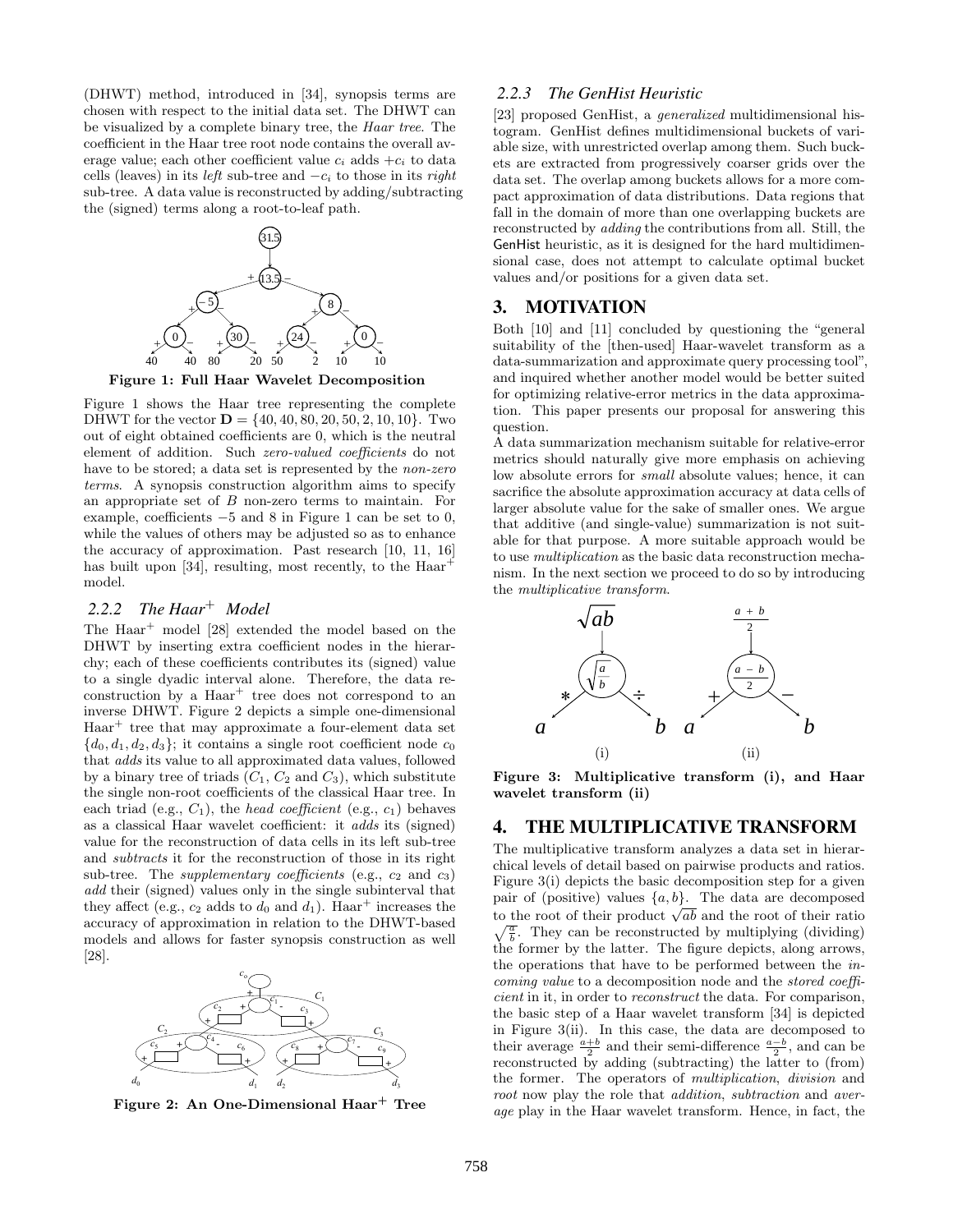multiplicative transform is equivalent to an additive transform in the logarithmic domain.

An example of a complete multiplicative decomposition for the data vector  $\mathbf{D} = \{40, 40, 80, 20, 50, 2, 10, 10\}$  is depicted in Figure 4. Four out of eight obtained coefficients are equal to 1, which is the neutral element of multiplication. Such unit coefficients do not have to be stored. Hence, an eightelement data set has been compressed to a four-term decomposition. Further compression is possible by setting further non-unit coefficients to the value 1, while adjusting the values of retained non-unit coefficients so as to obtain the highest possible accuracy in data approximation.



Figure 4: Full Multiplicative Decomposition

We argue that the multiplicative transform is naturally wellsuited for relative-error-based metrics. We justify our argument with the following theorem, which shows that the multiplicative transform behaves for relative-error-metrics as the DHWT behaves for absolute-error-based metrics.

THEOREM 1. Let  $z$  be a Haar wavelet coefficient that needs to approximate a data pair  $\{d_i, d_j\}$  with incoming value v. Then, for any v and any Minkowski-norm absolute-errorbased metric  $\mathcal{L}_p$ , the optimal value to be used is the DHWT semi-difference itself,  $z = \frac{d_i - d_j}{2}$ . Similarly, if z is a multiplicative transform coefficient approximating  $\{d_i, d_j\}$  with incoming value v, then for any v and any Minkowski-norm relative-error-based metric  $\mathcal{L}_p^{\text{rel}}$ , the optimal value to be used is the multiplicative transform root-of-ratio itself,  $z = \sqrt{\frac{d_i}{d_j}}$ .

PROOF. In both cases, the value  $z$  equalizes the errors at  $d_i$  and  $d_j$  and hence minimizes the error function. In the DHWT case, the absolute errors  $|v + z - d_i|$  and  $|v - z - d_i|$  $d_j$  are equalized at  $\left|v - \frac{d_i + d_j}{2}\right|$ . In the multiplicative case,<br>the relative errors  $\left|\frac{vz}{d_i} - 1\right|$  and  $\left|\frac{v}{z d_j} - 1\right|$  are equalized at  $\left| \frac{v}{\sqrt{d_i d_j}} - 1 \right|.$ 

Having introduced the multiplicative transform, we can combine it with any synopsis construction algorithm developed for its additive counterpart, the Haar wavelet transform. Thus, we can build a dynamic-programming algorithm that identifies an optimal subset of coefficients to retain for a given error metric; this approach would result into restricted multiplicative synopses, by analogy to the restricted Haar wavelet synopses [11]. Besides, we could also create multiplicative variants of workload-oriented restricted Haar wavelet synopsis algorithms such as those of [36, 33, 6, 21]. However, all these models have been outdated by the unrestricted model [16], which effectively increases the accuracy in synopsis construction both in the general and the workloadoriented case (a relative-error-based problem can be seen as a case of workload-oriented problem). Thus, we can design an unrestricted multiplicative synopsis algorithm that identifies appropriate coefficient positions and values for a given

error metric (and workload). Still, the unrestricted model itself has been surpassed by the  $Haar^+$  model [28], which improves it both on accuracy of approximation and algorithmic complexity. Thus, we are in a position to directly offer a state-of-the-art multiplicative synopsis algorithm, inspired from [28], without considering the multiplicative analogues of [11, 36, 33, 6, 21, 16]. The next section proceeds to do so by introducing the multiplicative synopsis tree.

## 5. THE MS-TREE

Figure 5 depicts a simple one-dimensional Multiplicative Synopsis tree (MS-Tree) that may summarize a four-element data set  $\{a, b, c, d\}$ . The root coefficient node  $c_0$  is a factor of all reconstructed data values. A binary tree of coefficient nodes follows. These coefficients are grouped in triplets. Each triplet C includes a main coefficient, such as  $c_1$ ,  $c_2$ , and  $c_3$ , which behaves as a multiplicative transform coefficient: it is a factor of data values in the interval of its left subtree, and an inverse factor of data values in the interval of its right subtree. Furthermore, each main coefficient is augmented by two (left and right) escort coefficients, such as  $c_{1L}$  and  $c_{1R}$ ,  $c_{2L}$  and  $c_{2R}$ ,  $c_{3L}$  and  $c_{3R}$ ; each of them is a factor of the data values under its scope. For example,  $c_2$ is a factor of a, while  $c_2^{-1}$  is a factor of b;  $c_{1R}$  is a factor of both c and d.



Figure 5: An MS-Tree

An *optimal* synopsis of space budget B for a given error metric  $\mathcal E$  places  $B$  (positive) non-unit coefficient values at any positions in the MS-Tree tree so that  $\mathcal E$  is minimized; unoccupied coefficients implicitly assume the neutral value 1. For example, a 2-term MS-Tree synopsis for the four-element data set  $\{50, 2, 9, 11\}$  consists of the coefficients  $\{c_0 = 10, c_2 =$ 5} and produces the approximation {50, 2, 10, 10} with relativeerror values  $\{0, 0, \frac{1}{9}, \frac{1}{11}\}$ . Such quality of approximation is not achievable with existing single-value and additive summarization techniques. For example, a 2-bucket histogram for the same data set would approximate it as  $\{50, 2, 2, 2\}$ with relative-error values  $\{0, 0, \frac{7}{9}, \frac{9}{11}\}\$ . This example shows the power of the MS-Tree to achieve good approximation in relative-error terms. By default, an MS-Tree approximates absolute magnitudes. Data sets including negative values can be accommodated by storing a bitmap of signs and summarizing magnitudes. In fact, most real-world applications (e.g., selectivity estimation, stock exchange indices, internet traffic monitoring, etc.) concern data of positive value. Besides, in its default form, an MS-Tree approximates data vectors of binary (i.e., power of 2) length. Other lengths can be accommodated by filling in (padding) the missing parts with unit values, as with DHWT methods [34, 27].

We introduce some convenient notation for the discussion that follows:  $a \in \text{path}(b)$  denotes that node a lies on the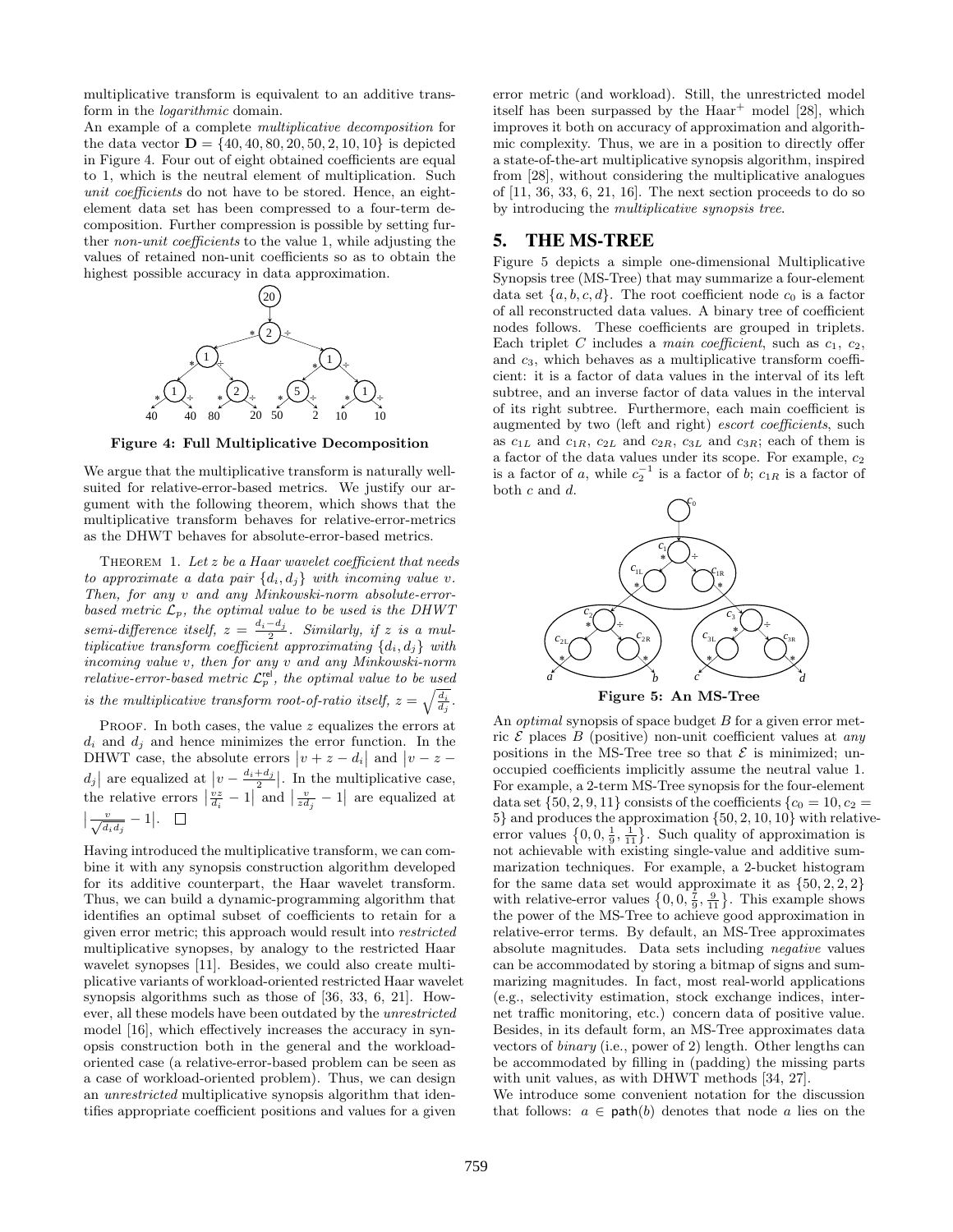path from the root of the tree to leaf node b. A data item  $d_i$  of the represented data vector **D** is reconstructed as  $d_j = \prod_{c_i \in \text{path}(d_j)} c_i^{\delta_{ij}} c_i D_{ij}$ , where  $c_i$  is a main coefficient and, if  $d_j$  lies in its left subtree,  $\delta_{ij} = +1$  and  $D_{ij} = L$ , otherwise  $\delta_{ij} = -1$  and  $D_{ij} = R$ . The state of a given triplet  $C_i = \{c_i, c_{iL}, c_{iR}\}\$ is a four-element vector  $[v, a, b, c],$ where  $v$  is the *incoming value* at  $c_i$ , that is, the value reconstructed from the root of the MS-Tree to the node of  $c_i$ ,  $v = \prod_{c_k \in \text{path}(c_i)} c_k^{\delta_{ki}} c_k D_{ki}, \text{ while } a, b, c \text{ are respectively the}$ values at  $c_i$ ,  $c_{iL}$  and  $c_{iR}$ . A state of a triplet  $C_i$  creates the *outgoing pair*  $[uba, \frac{vc}{a}]$ ; that is, the incoming value to the child of  $c_{iL}$  (node  $c_{2i}$ ) is vba, while that to the child of  $c_{iR}$ (node  $c_{2i+1}$ ) is  $\frac{vc}{a}$ . The number of non-unit coefficients in an MS-Tree  $M$  is denoted as  $||M||$ . We now offer a redundancy theorem about MS-Tree-based data representations.

THEOREM 2. Any  $MS$ -Tree **M**, in which at least one triplet contains more than one non-unit coefficients, is equivalent to (i.e., produces the same data approximation as) an MS-Tree  $\mathbf{M}'$ , such that every triplet  $C \in \mathbf{M}'$  contains at most one non-unit coefficient, and  $\|\mathbf{M}'\| \leq \|\mathbf{M}\|$ .

The proof, omitted due to space constrains, is similar in spirit to that of the analogous theorem for a  $Haar^+$  tree [28]. The intuitive basis of this proof is a reduction of a triplet with two non-unit escort coefficients  $q \neq 1, r \neq 1$ to one with only one non-unit main coefficient, with the appropriate change at its parent node, is shown in Figure 6.



Figure 6: Triplet's Reduction Step

COROLLARY 1. A B-term  $MS$ -Tree M that approximates a data vector  $\bf{D}$  while minimizing an error metric  $\mathcal E$  does not need to contain more than one non-unit coefficient value per triplet.

In other words, it may be beneficial to use an escort coefficient instead of a main, but never more than one per triplet. An MS-Tree synopsis can stored non-unit coefficients succinctly, along with their indexes, grouped in three sets, one for each coefficient type; hence, the synopsis storage requires no extra bits to separately signify the type of each coefficient. In the next section, we present a dynamic-programming approximation scheme for MS-Tree summarization based on Corollary 1. Before we proceed, we provide the following theorem that proves the equivalence of a Compact Hierarchical Histogram, in its default binary-tree form [46], to an MS-Tree in which only escort coefficients (and the root) may assume non-unit values.

THEOREM 3. A binary CHH (i.e., one in the default binarytree form) with B non-zero nodes (bucket nodes) is equivalent to (i.e., achieves the same approximation as) an MS-Tree tree of B non-unit escort (or root) coefficients. In reverse, an MS-Tree with only B non-unit escort (or root) coefficients is equivalent to a B-term binary CHH.

PROOF. Let C be a B-term binary CHH. For each nonzero term  $c_i$  in node i, let  $v_i$  be the value of the lowest occupied non-zero ancestor node. An MS-Tree M in which the escort coefficient corresponding to the position of each non-zero term  $c_i$  is assigned the value  $\frac{c_i}{v_i}$  is equivalent to **C**. The reverse equivalence follows with similar reasoning.  $\Box$ 



Figures 7 depicts an examples of the CHH/MS-Tree transformation used in Theorem 3. From Theorem 3 it follows that, as long as appropriate values can be assigned to MS-Tree nodes as coefficients, the MS-Tree can match the quality of a CHH. Moreover, an MS-Tree that uses main coefficients as well as the CHH-like escort ones should be able to achieve higher accuracy than a CHH under the same space budget.

#### 6. MS-TREE SYNOPSIS CONSTRUCTION

PROBLEM 1. Given a data vector  $D$  and a relative-errorbased error function  $\mathcal{E}$ , construct an MS-Tree representation  $M$  of  $D$  with at most  $B$  non-unit coefficients that produces an approximation  $\hat{\mathbf{D}}$  of minimal error  $f_{\mathcal{E}}\left(\left\|\mathbf{D}-\hat{\mathbf{D}}\right\|$ .

To solve this problem, we have to determine the optimal positions and values of the B non-unit coefficients. Since a triplet  $C_i$  needs to contain at most one non-unit coefficient, there are four available options in each of them. The following section provides a value delimitation framework for our solution.

## 6.1 Value Delimitation

Let  $v$  be an incoming value at the main node  $c_i$  of a triplet  $C_i$ , b be an amount of available synopsis space budget allocated to  $C_i$  and the subtree rooted in it and  $E(i, v, b)$  the minimum achievable error, by a relative-error metric  $\mathcal{L}_p^{\text{rel}}$ , in the subtree of  $C_i$  in that case. The overall minimum error can be derived in a bottom-up process that calculates  $E(i, v, b)$  on each node, for each possible v and each amount of allocated space b. Let  $\ell_i$  denote the layer in which  $C_i$  resides, counting from the bottom. Then the subtree of  $C_i$  contains  $2^{\ell_i}$  data leaves, hence needs no more than that synopsis space; thus, the domain of b for  $c_i$  is  $D_i = \{0, 1, \ldots, \min\{B, 2^{\ell_i}\}\}\.$  The delimitation of possible incoming values  $v$ , as well as non-unit values assigned to the coefficients in  $C_i$ , is less straightforward. The examined values of  $v$  at  $C_i$  should match the possible outgoing values created by its parent triplet in the hierarchy. In order to maintain all such possible values within a finite domain, we need to work with the powers of a (small) base  $1+\delta$ ,  $\delta > 0$ . Hence, the values we examine,  $v \in \{(1+\delta)^k, k \in \mathbb{Z}\}\,$ , become progressively more distant from each other. This disposition renders our multiplicative synopsis approach appropriate for relative-error summarization, as more emphasis is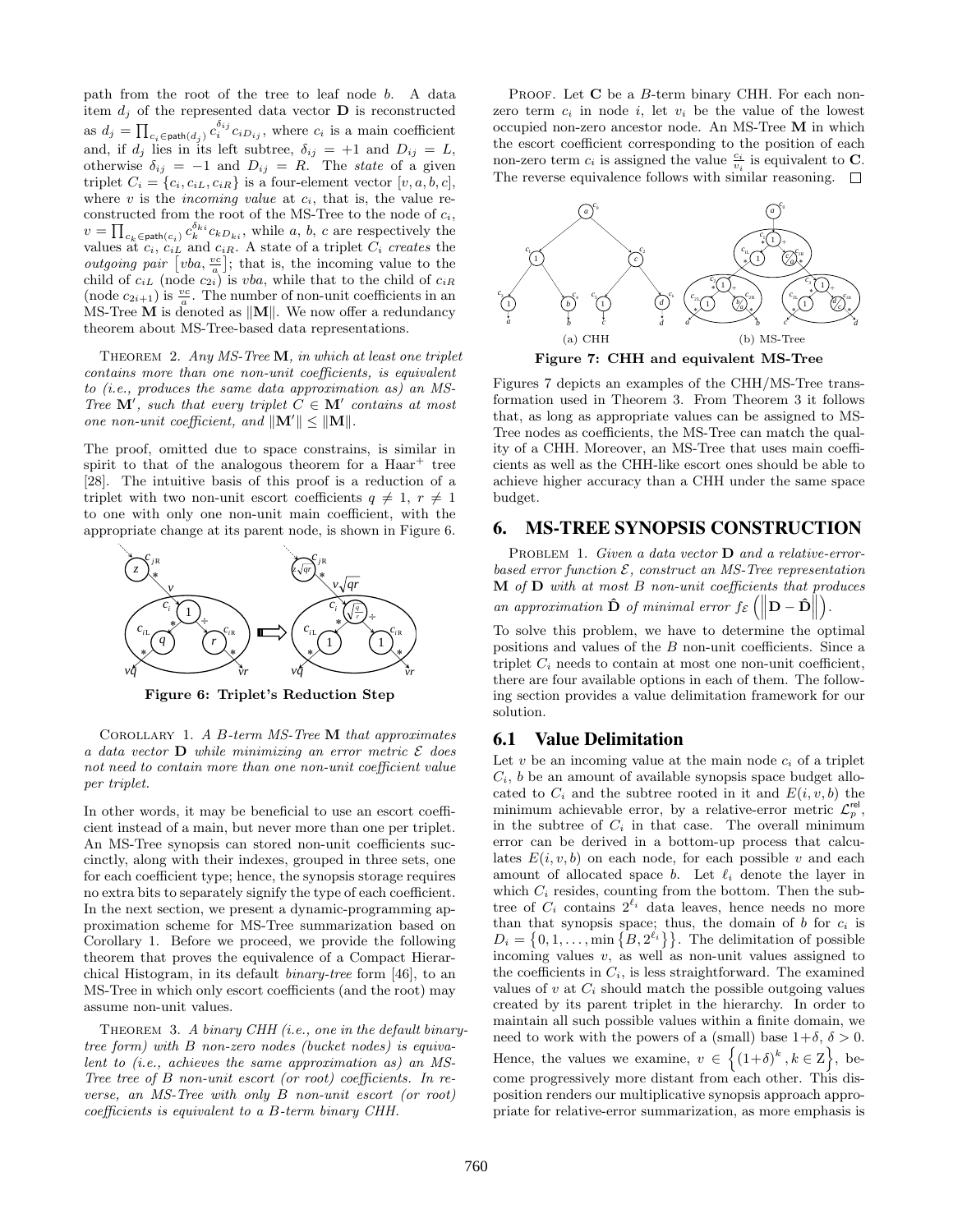paid on the accuracy of approximation for smaller absolute data values as opposed to larger ones. Moreover, instead of storing the actual real-valued coefficients, we need only store the *integer* logarithm  $k$  of a coefficient's value, rendering our synopses significantly more compact. We proceed to set upper and lower bounds on this domain of examined values, using the notation in Table 1.

| <b>Notation</b>                                                                      | Denotation                                                      |  |  |
|--------------------------------------------------------------------------------------|-----------------------------------------------------------------|--|--|
| D                                                                                    | Approximated data vector                                        |  |  |
| м                                                                                    | $MS$ -Tree approximation of $D$                                 |  |  |
| $C_i$                                                                                | Triplet of three coefficients $(c_i, c_{iL}, c_{iR})$ in M      |  |  |
| $\boldsymbol{v}$                                                                     | Incoming value to $C_i$                                         |  |  |
| $z_M$                                                                                | Value assigned to main coefficient of $C_i$                     |  |  |
| $z_L$ $(z_R)$                                                                        | Value assigned to $c_{iL}$ $(c_{iR})$                           |  |  |
| $z_0$                                                                                | Value assigned to root coefficient of M                         |  |  |
| $m_i$ $(M_i)$                                                                        | Minimum (maximum) absolute value under $C_i$                    |  |  |
| $m_L$ $(m_R)$                                                                        | Minimum absolute value in left (right) subtree of $C_i$         |  |  |
| $M_L$ $(M_R)$                                                                        | Maximum absolute value in left (right) subtree of $C_i$         |  |  |
| m(M)                                                                                 | Global minimum (maximum) absolute value in $D$                  |  |  |
| Λ                                                                                    | Ratio $\frac{M}{2}$                                             |  |  |
| $D_i$                                                                                | Domain of allocated space values b at $C_i$                     |  |  |
| S                                                                                    | Set of potential incoming values $v$                            |  |  |
|                                                                                      | Set of pot. assigned values at the main coefficient of $C_i$    |  |  |
|                                                                                      | Set of pot. assigned values at the left escort coeff. of $C_i$  |  |  |
| $\substack{ {\mathcal{S}_{i,M}^v}\\ {\mathcal{S}_{i,L}^v}\\ {\mathcal{S}_{i,R}^v} }$ | Set of pot. assigned values at the right escort coeff. of $C_i$ |  |  |

Table 1: Employed Notation

We start out with the following lemma, omitting its proof due to space constraints.

LEMMA 1. For any incoming value  $v > 0$  at a triplet  $C_i$ , there exist reconstructed values  $\ddot{d}_k$  and  $\ddot{d}_l$  in  $C_i$ 's subtree such that  $|\hat{d}_k| \leq v$  and  $|\hat{d}_l| \geq v$ .

The following lemma defines the condition under which it may be useful to used a non-unit main coefficient.

LEMMA 2. If the incoming value v at a triplet  $C_i$  is  $v \notin$  $(m_i, M_i)$ , then the main coefficient  $c_i$  can be set to the unit value, i.e.  $z_M = 1$ , without deteriorating the quality of the approximation. Equivalently,  $z_M \neq 1 \Rightarrow v \in (m_i, M_i)$ .

The proof, omitted due to space constraints, follows in lines similar to those used in the case of the  $Haar^+$  tree in [28]. The following lemma derives from Lemma 2.

LEMMA 3. An incoming value  $v \in [m_i, M_i]$  at  $C_i$  results in at least as good approximation quality as an incoming value  $v \notin [m_i, M_i]$ , with the number of non-unit coefficients in the subtree of  $C_i$  being equal.

The next theorem constrains the possible values assigned to a triplet's main coefficient  $c_i$ .

THEOREM 4. Let  $v \in (m_i, M_i)$  be the incoming value to  $C_i$  in **M**. Then a non-unit value  $z_M \neq 1$  assigned to  $c_i$  satisfies the inequality  $\min\left\{\frac{v}{M_R}, \frac{m_L}{v}\right\} \le z_M \le \max\left\{\frac{M_L}{v}, \frac{v}{m_R}\right\}.$ 

PROOF.  $C_i$  creates the outgoing pair  $\left[vz_M, \frac{v}{z_M}\right]$ . We first examine how small the (positive) magnitude of  $z_M$  can be. If  $vz_M < m_L$  and  $\frac{v}{z_M} > M_R$ , then Lemma 3 implies that we can increase  $z_M$  so as to allow the outgoing value  $vz_M$ to reach  $m_L$ , or  $\frac{v}{z_M}$  to reach  $M_R$ , or both, without deteriorating the quality of approximation. Hence, it should be:

$$
v z_M \ge m_L \quad \lor \quad \frac{v}{z_M} \le M_R \quad \Leftrightarrow \quad z_M \ge \min\left\{\frac{v}{M_R}, \frac{m_L}{v}\right\}
$$

Likewise, if  $vz_M > M_L$  and  $\frac{v}{z_M} < m_R$ , then, by Lemma 3, we can decrease  $z_M$  so as to allow  $vz_M$  to reach  $M_L$ , or  $\frac{v}{z_M}$ to reach  $m_R$ , or both. Hence:

$$
vz_M \le M_L \quad \lor \quad \frac{v}{z_M} \ge m_R \quad \Leftrightarrow \quad z_M \le \max\left\{\frac{M_L}{v}, \frac{v}{m_R}\right\}
$$
  
In conclusion,  $z_M \in \left[\min\left\{\frac{v}{M_R}, \frac{m_L}{v}\right\}, \max\left\{\frac{M_L}{v}, \frac{v}{m_R}\right\}\right]. \quad \Box$ 

The application of Theorem 4 is problematic in case the minimum absolute value in a data set is zero. However, zero values can be treated separately in the synopsis construction, either by representing them by a bitmap and then omitting them, or by assigning part of the allocated space budget to them a priori and then solving the approximation problem for the rest of the data. Reasoning similar to that of Theorem 4 leads to the following theorem.

THEOREM 5. A non-unit value  $z_L \neq 1$  ( $z_R \neq 1$ ) assigned to the left (right) escort coefficient at  $C_i$  satisfies the constraint  $z_L \in \left[\frac{m_L}{v}, \frac{M_L}{v}\right]$   $\left(z_R \in \left[\frac{m_R}{v}, \frac{M_R}{v}\right]\right)$ . Likewise, for a non-unit value  $z_0 \neq 1$  assigned to the root coefficient,  $z_0 \in [m, M].$ 

The next theorem constrains the incoming values to all triplets in  $M$  in terms of the global extrema  $m$  and  $M$ .

THEOREM 6. The incoming value v to a triplet  $C_i$  in  $M$ satisfies the inequality  $\frac{m}{\Lambda} < v < M\Lambda$ , where  $\Lambda = \frac{M}{m}$ .

The proof follows using Theorem 5, Lemma 2, and Theorem 4. Intuitively, Theorem 6 signifies that, in the worst case, a non-unit main coefficient  $c_i$  may need to cover the ratio  $\frac{M}{m}$  of the two global extrema for one of the two outgoing values it creates and hence replicate this ratio in the other; for example, if  $c_i$  receives (almost) the extreme value  $M$  as incoming value, it may need to decrease it to  $m$  in one outgoing value, hence produce (almost)  $\frac{M^2}{m}$  as its other outgoing value. In effect, the ratio of the largest to the lowest possible incoming value is  $\Lambda^3$ . Let  $\mathcal{S} \subset \mathbb{R}$  denote the set of such values in  $\left(\frac{m^2}{M}, \frac{M^2}{m}\right)$  that are powers of the working base  $1+\delta$ ,  $\mathcal{S} = \left\{ (1+\delta)^k, k \in \mathbb{Z} \right\} \cap \left( \frac{m^2}{M}, \frac{M^2}{m} \right)$ . Then  $|S| \leq 3 \lfloor \log_{1+\delta} \Lambda \rfloor + 1 = O(\log_{1+\delta} \Lambda)$ . According to Theorems 4 and 5, the same asymptotic bound  $O(\log_{1+\delta} \Lambda)$  is valid for the cardinality of the sets  $\mathcal{S}_{i,M}^v \subset \mathbb{R}, \ \mathcal{S}_{i,L}^v \subset \mathbb{R},$  $\mathcal{S}_{i,R}^v \subset \mathbb{R}$ , containing the potential assigned values at the main, left, and right escort coefficient of a triplet  $C_i$ , respectively, that are powers of  $1+\delta$ , for a given incoming value  $\upsilon$ .

## 6.2 Computation of the Solution

We now develop a recursive dynamic-programming scheme for MS-Tree synopsis construction. Our approach is akin to those of [26, 8, 10, 22, 11, 15, 16, 36, 46, 28]. The algorithm operates in a bottom-up fashion over the MS-Tree, computing and tabulating all values of the  $E(i, v, b)$  function. For each allowed incoming value  $v$  and each allocated space  $b$  to a triplet  $C_i$ , it examines all allowed distributions of b among the subtrees of  $C_i$  and all possible value assignments in  $C_i$ , and selects the best. To facilitate its operation, at each triplet  $C_i$ , it computes an array A from the pre-calculated arrays L and R of its children triplets  $C_{i_L}$  and  $C_{i_R}$ . The array entry  $A[v, b]$  contains: (i) the best assigned value (power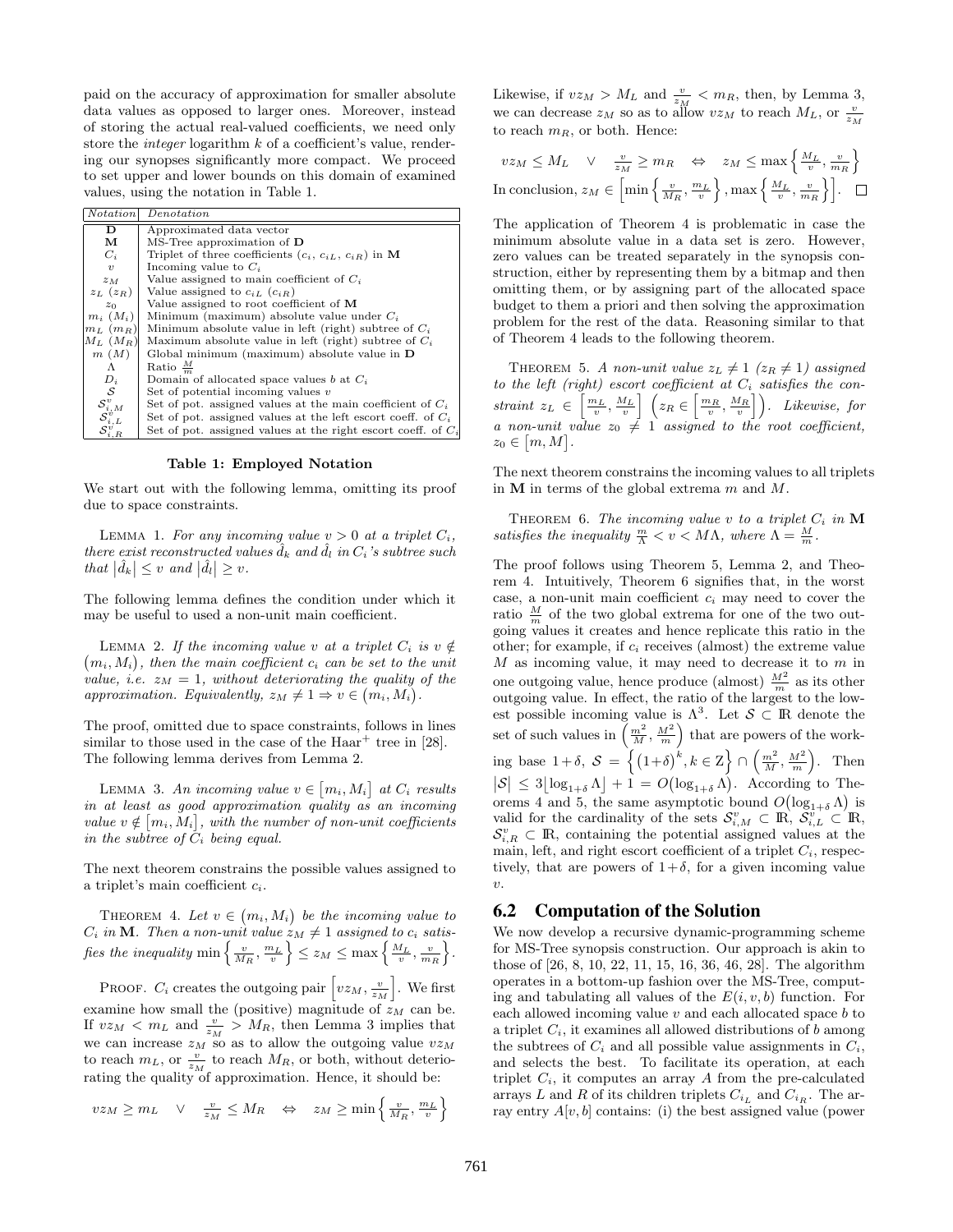of the base  $1+\delta$ )  $z_M$ ,  $z_L$ , or  $z_R$  to assign at one of the coefficients in  $C_i$ , if any; (ii) the amount of space  $b<sub>L</sub>$  out of b to allocate to the left subtree; and (iii) the minimum error  $E(i, v, b)$  thus achieved. The size of A is  $|S| \cdot |D_i|$ .  $E(i, v, b)$ is computed as:

$$
E(0,0,B) = \min_{z \in S_{0,M}^{0}} \left\{ E(1,z,B-(z\neq 1)) \right\}
$$
  
\n
$$
E(i, v, b) = \min_{z_M \in S_{i,M}^{v}, b' \in D_i} \left\{ E(i_L, v z_M, b') + \sum_{z_M \in S_{i,M}^{v}, b' \in D_i} \left\{ E(i_R, \frac{v}{z_M}, b-b'-(z_M \neq 1)) \right\}
$$
  
\n
$$
\min_{z_L \in S_{i,L}^{v}, b' \in D_i} \left\{ E(i_L, v z_L, b') + \sum_{z_R \in S_{i,R}^{v}, b' \in D_i} \left\{ E(i_L, v, b') + \right\}
$$
  
\n
$$
\min_{z_R \in S_{i,R}^{v}, b' \in D_i} \left\{ E(i_L, v, b') + \right\}
$$
  
\n
$$
E(i_L, v, b') + \sum_{z_R \in S_{i,R}^{v}, b' \in D_i} \left\{ E(i_R, v z_R, b-b'-(z_R \neq 1)) \right\}
$$
 (2)

The operations  $vz_X$  and  $\frac{v}{z_M}$  are presented as such for illustration purposes. In fact, the algorithm does not need to conduct expensive multiplications and divisions, but can suffice itself to logarithmic operations, performing additions and subtractions in the realm of exponents k of the base  $1+\delta$ . For the sake of simplicity, error addition is used in Equation (2); in practice, any distributive error function, such as max, can be applied. For each of the three coefficients in a triplet  $C_i$ , Equation (2) computes the combination of a value assigned to that  $\text{coefficient}^2$ , if any, and a distribution of the available space  $b$  to the two subtrees rooted at  $C_i$ that achieves the least error in the subtree of  $C_i$ . It selects the least of these three computed minima as the value of  $E(i, v, b)$ . When a non-unit value is assigned to an examined coefficient, the remaining available space is decreased by one unit; this reduction is succinctly expressed by the boolean integer  $(z_X \neq 1)$  in Equation (2). In the last tree layer, the optimal coefficient values are directly established by the data they approximate, by Theorem 1.

Complexity Analysis The size of the arrays A computed on each triplet  $C_i$  is  $O\left(\log_{1+\delta} \Lambda \min\left\{B, \frac{n}{2^{\lfloor \log i \rfloor}}\right\}\right)$ ; besides, the scanning through all pairs of a potential assigned value in  $S_{i,M}^v$ ,  $S_{i,L}^v$ , or  $S_{i,R}^v$  and an amount of allocated space in  $D_i \text{ takes } O\left(\log_{1+\delta} \Lambda \min\left\{B, \frac{n}{2^{\lfloor \log i \rfloor}}\right\}\right) \text{ time for each } C_i \text{ and }$ each  $[v, b]$  pair. Thus, the running time is  $O\left(\log_{1+\delta}^2\Lambda\sum_{i=1}^n\min\left\{B,\frac{n}{2^{\lfloor\log i\rfloor}}\right\}^2\right) \;\;=\;\; O\left(\log_{1+\delta}^2\Lambda n B\right).$ Besides, the algorithm can compute the minimum error for an  $(1+\delta)$ -base approximation without constructing the synopsis itself. As in [15], at most  $\log n + 1$  arrays need be concurrently stored: one array for each triplet layer plus the arrays the algorithm is operating on at any instance. Hence the required space is  $O\left(\log_{1+\delta}\Lambda \sum_{\ell=1}^{\log n}\min\left\{B,\frac{n}{2^\ell}\right\}\right)$ 

 $= O\left(\log_{1+\delta} \Lambda B \log \frac{n}{B}\right)$ , where  $\ell$  is an MS-Tree triplet layer.

#### 6.3 Options for Synopsis Construction

The construction of the actual synopsis after the minimum error result has been derived presents a time-space tradeoff. We may call the basic algorithm recursively for progressively smaller subproblems, starting with the two sub-trees of the first triplet  $C_1$ . Then the runtime is  $O\left(\log_{1+\delta}^2 \Lambda B \sum_{\ell=0}^{\log n} 2^{\ell} \frac{n}{2^{\ell}}\right)$ 

 $= O\left(\log_{1+\delta}^2 \Lambda n B \log n\right)$ , hence a log n time factor is paid for the sake of space-efficiency.

On the other hand, with some necessary space-consuming book-keeping, the synopsis M can be extracted directly after the minimum error has been established. As in [28], this time-efficient approach, capable to operate in one pass √ over the data, has two variants: in case  $B \gg \sqrt{n}$ , it is advisable to keep all computed arrays in memory per se, requiring

 $O\left(\log_{1+\delta}\Lambda \sum_i \min\left\{B, \frac{n}{2^{\lfloor\log i\rfloor}}\right\}\right)$  $= O\left(\log_{1+\delta} Λ ∑_ℓ^{2^{\log n-\ell}}\min\left\{B,2^{\ell}\right\}\right) = O\left(\log_{1+\delta} Λn\log B\right)$ =  $O(\log_{1+\delta} N \sum_{\ell} Z^{\ell})$  min  $\{D, Z\}$  =  $O(\log_{1+\delta} Nn \log E)$ <br>space. Otherwise, in case if  $B \ll \sqrt{n}$ , it is advantageous to append to each array entry  $A[v, b]$  the list of coefficient values forming the sub-solution represented by that entry, as in [16]. This option raises a  $O\left(\log_{1+\delta} \Lambda \sum_{\ell} \min \left\{B, 2^{\ell}\right\}^2\right)$  =  $O\left(\log_{1+\delta} \Lambda B^2 \log \frac{n}{B}\right)$  space demand. The two options become balanced when  $n \log B = B^2 \log(\frac{n}{B}) \Leftrightarrow B = \sqrt{n}$ . Both cases are likely to appear in real-world applications.

#### 6.4 The Case of Maximum Relative Error

In case the target error metric is the *maximum* relative error, we can employ a technique based on the dual problem, by analogy to [29]. Thus, we can utilize an algorithm that finds the minimum space required to satisfy a given maximumrelative-error bound, in a binary search iteration. This iteration converges to the  $(1+\delta)$ -optimal error value: an error value that cannot be possibly decreased without using more than B space. Given that maximum relative-error values equal to 1 can be trivially achieved by an all-zero synopsis, the value 1 can serve as the seed of the binary search. The binary search procedure will then converge after  $O\left(\log \frac{1}{r}\right)$ iterations, where  $0 < r \ll 1$  is the resolution with which the machine represents real numbers. We emphasize that this solution's dependence on  $r$  does not render it less exact. The algorithm of Section 6 that directly computes the exact  $(1+\delta)$ -optimal error result also computes it with a precision of  $r$ , since this is the precision with which the machine represents it anyway. Hence this indirect binary-search-based approach and the algorithm of Section 6 compute the  $(1+\delta)$ optimal maximum relative error with the same precision on any given machine. The indirect approach needs only  $O\left(\log_{1+\delta}^2 \Lambda n \log \frac{1}{r}\right)$  time and  $O\left(\log_{1+\delta} \Lambda \log n\right)$  space. The B factor has been eliminated, since the algorithm for the error-bounded problem does not feature a b parameter, as in [29]. Still, this algorithm requires multiple passes over the data, as the space-efficient direct algorithm does. In case that a solution in one-pass is required, than the two time-efficient direct options are preferable.

#### 7. MULTIDIMENSIONAL EXTENSION

The efficient handling of multidimensional data is a major challenge for summarization algorithms. Thus, most past hierarchical summarization schemes [4, 10, 11, 16, 46] were extended to the multidimensional case. In this section, we propose a multidimensional extension of the MS-Tree and its related algorithms. Our task is to summarize a d-dimensional data array D with maximum domain size amongst its dimensions m, i.e., an array of  $n = O(m^d)$  values.

## 7.1 Multidimensional Multiplicative Transform

The one-dimensional definition of the multiplicative transform (Section 4) can be extended in the multi-dimensional

<sup>&</sup>lt;sup>2</sup>By Theorem 4, the main coefficient  $c_i$  is examined only if  $v \in (m_i, M_i).$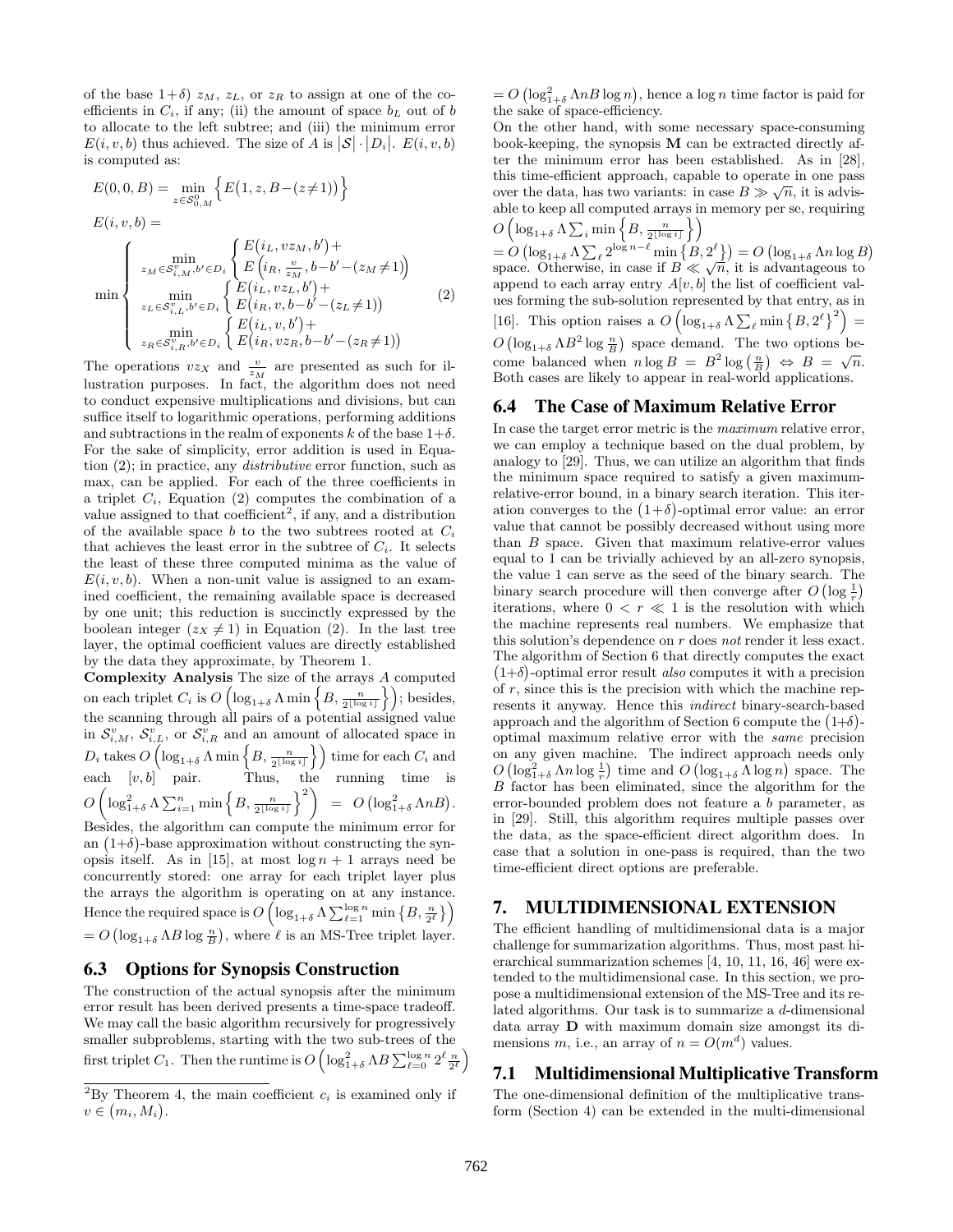domain. The basic step of the decomposition in the twodimensional case is shown in Figure 8(i). In this case, a two-dimensional array of four (positive) values  $\{a, b, c, d\}$  is two-dimensional array of four (positive) values  $\{a, b, c, a\}$  is<br>decomposed to the fourth root of their product  $V = \sqrt[4]{abcd}$ and the three decomposition coefficients  $A, B, C$  holding the fourth root of different value ratios:  $A = \sqrt[4]{\frac{ab}{cd}}$ ,  $B = \sqrt[4]{\frac{ad}{bc}}$ ,  $C = \sqrt[4]{\frac{ac}{bd}}$ . The original data can be reconstructed using multiplication and division among the overall fourth root and the three decomposition coefficients:  $a = VABC$ ,  $b = \frac{VA}{BC}$ ,  $c = \frac{VC}{AB}$ ,  $d = \frac{VB}{AC}$ . The figure depicts, along arrows, the set of three operations that have be performed between the *incoming value*  $V$  to a decomposition node and the three stored coefficients in that node, A, B, C respectively, in order to reconstruct the original data values. For the sake of comparison, the basic step of a (non-standard) two-dimensional Haar wavelet decomposition [4] is depicted in Figure 8(ii). In this case, the data are decomposed to their overall average value  $V = \frac{a+b+c+d}{4}$  and three decomposition coefficients  $A = \frac{a+b-c-d}{4}, B = \frac{a-b-c+d}{4}, C = \frac{a-b+c-d}{4}$ ; they can be reconstructed using addition and subtraction between the overall average and the three decomposition coefficients, as the figure shows. In the general, d-dimensional case, a tree node has at most  $2^d$  children and the height of the tree is  $\log_{2d} m^d = \log m$  layers. Each non-root tree node contains at most  $2^d - 1$  coefficients with the same support region, hence there are  $O\left(\frac{n}{2^d}\right)$  nodes in the tree. The full multiplicative decomposition of a (two-dimensional)  $m \times m$  array A is computed by recursively applying the basic decomposition step at successive levels of resolution. The overall fourth-root results V collected by quadruplets of values at one level play the role of data values in the next resolution level. The results of such a multiplicative transform can be arranged in an array by analogy to the (non-standard) DHWT [4]. The same process is extended to higher dimensionality. Still, our focus rests on developing a multidimensional definition of the MS-Tree, inspired by our definition of the multidimensional multiplicative transform.



Figure 8: Two-dimensional Multiplicative Decomposition (i), and Haar wavelet decomposition (ii)

#### 7.2 The Multidimensional MS-Tree

Figure 9 depicts a two-dimensional MS-Tree that can summarize a 16-element  $4 \times 4$  two-dimensional data set. An MS-Tree node now has four (in general,  $2<sup>d</sup>$  for d dimensions) children nodes and contains *three* (in general,  $2^d - 1$ ) main coefficients a, b, c, as well as  $four$  (in general,  $2<sup>d</sup>$ ) escort coefficients  $q, r, s, t$ . These are combined by multiplication and division in order to create the *four* (in general,  $2<sup>d</sup>$ ) outgoing values of that node, one towards each child node. Each child

node summarizes a different region of the data array, called its support region. A node's main coefficients play the role of regular multiplicative transform coefficients and all share the same support region; each of the four escort coefficients is an additional factor on one of the four outgoing values, and shares the same support region as the main coefficients of its child node.



Figure 9: A two-dimensional MS-Tree

In the two-dimensional case, the *state* of a given node is an eight-element (in general,  $2^{d+1}$ -element) vector  $[v, a, b, c, q, r, s, t]$  containing the incoming value v to that node and the coefficient values  $a, b, c, q, r, s, t$  in it. A state of a node C creates the four-element  $(2^d$ -element) outgoing vector  $\left[ vqabc, \frac{vra}{bc}, \frac{vsc}{ab}, \frac{vtb}{ac} \right]$ . Then the redundancy theorem about MS-Tree-based data representations can be extended to the two-dimensional case as follows.

THEOREM 7. Any two-dimensional MS-Tree M, in which at least one node contains more than three non-unit coefficients, is equivalent to an MS-Tree  $M'$ , such that every node  $C \in M'$  contains at most three non-unit coefficients, and  $\|\mathbf{M}'\| \leq \|\mathbf{M}\|.$ 

PROOF. The basic idea is that an outgoing vector created by a node  $C_i$  with more than three non-unit coefficients can also be created by the same node in a state of at most three non-unit coefficients, and an adjustment of the parent node of  $C_i$  and proceeding recursively upwards. Details are omitted due to space constraints.  $\Box$ 

Theorem 7 leads to the generalized form of Corollary 1:

Corollary 2. A B-term d-dimensional MS-Tree M approximating data array  $\bf{D}$  does not need to contain more than  $2^d-1$  non-unit coefficients per node.

#### 7.3 Multidimensional Value Delimitation

Lemma 1 is extended to the multidimensional case thanks to Theorem 7. The outgoing values of a node cannot be all greater (or less) than its incoming value  $v$ . Either  $v$  will equal at least one of the outgoing values, or it will be decreased in at least one outgoing value and increased in at least one other. Furthermore, we postulate the multidimensional version of Lemma 2: if the incoming value  $v$  at a node  $C_i$  is  $v \notin (m_i, M_i)$ , then all main coefficients in  $C_i$  are set to the unit value. In fact, we can also follow an approach that would render it provable, but that would require the addition of extra escort coefficients (one for each binary subdivision of a support region), incurring computational cost for marginal approximation benefits. We prefer to maintain simplicity. The postulate contains the value search space according to the following theorem.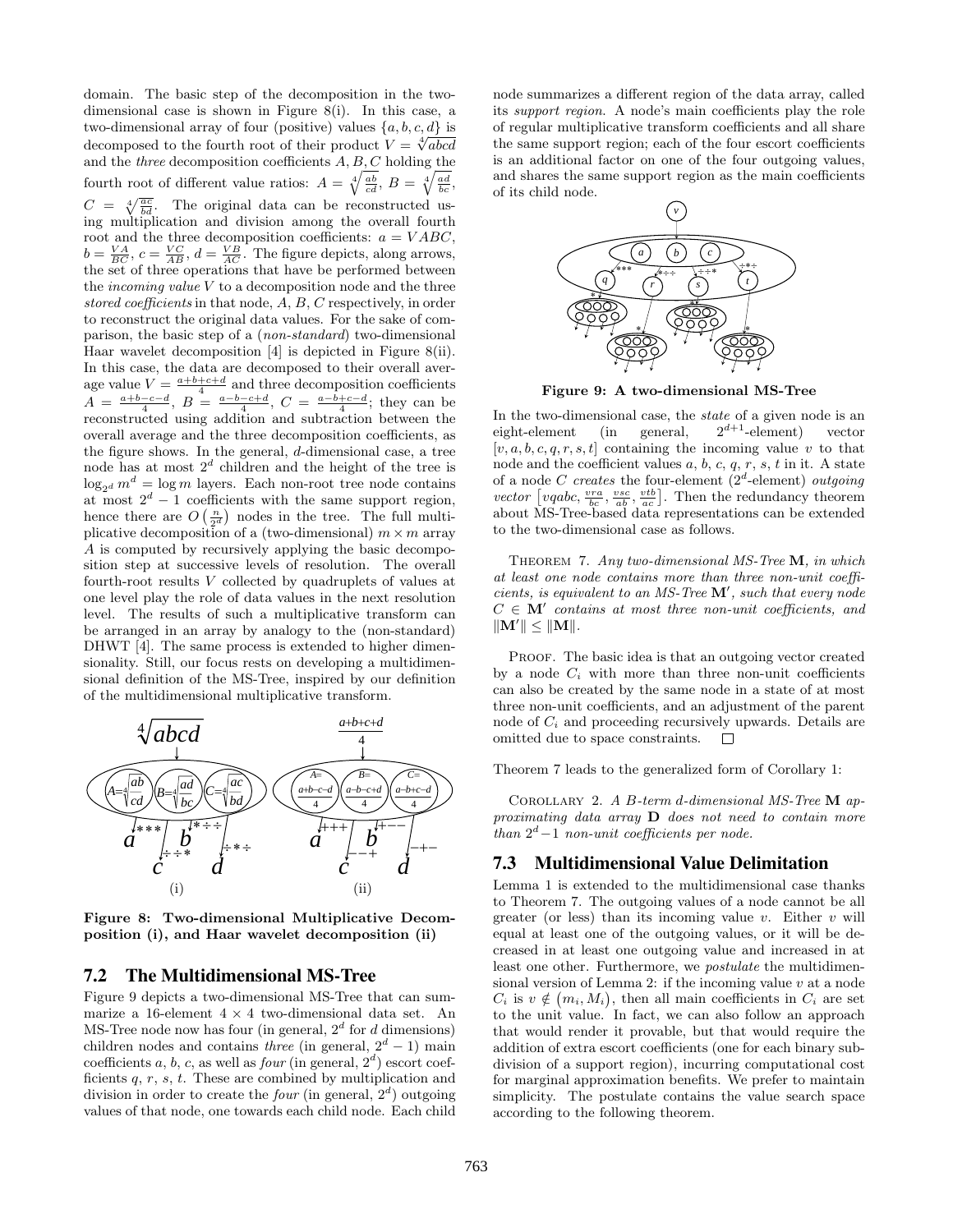THEOREM 8. The incoming value v to a triplet  $C_i$  in  $M$ satisfies the inequality  $\frac{m^{2d}}{M^{2d-1}} < v < \frac{M^{2d}}{m^{2d-1}}$  $\frac{M^2}{m^{2^d-1}}$ .

PROOF. Let  $v$  be an incoming value  $v$  to a node  $C_i$  outgoing from an ancestor triplet  $C_k$  of  $C_i$ , such that the incoming value v' to  $C_k$  itself is  $v' \in (m, M)$ . In the worst case, each of the  $2^d - 1$  main coefficients in  $C_k$  will have the value  $\frac{v'}{M}$  $\frac{v'}{M}$   $\left(\frac{v'}{m}\right)$  $\left(\frac{v'}{m}\right)$ , in order to produce  $2^d - 1$  outgoing values of the extreme value  $M(m)$ , respectively; this will be the case as, for each of these  $2^d - 1$  outgoing values, an even number of coefficients cancel each other out, hence  $v'$  is  $di$ vided by the odd one out in each case. Assuming the worst case, let v be the remaining  $2^d$ th outgoing value, i.e. the single one in which all coefficients contribute by multiplication, hence  $v = \frac{v'^{2^d}}{160}$  $M^{2^d-1}$  $\int v'^{2^d}$  $m^{2d-1}$ ). Still,  $v' \in (m, M)$ , hence  $v \in \left(\frac{m^{2^d}}{1\sigma^d}\right)$  $\frac{m^{2^d}}{M^{2^d-1}}, \frac{M^{2^d}}{m^{2^d-1}}$  $m^{2d}-1$ .

In effect, the ratio of the largest to the lowest possible incoming value is  $\Lambda^{2^{d+1}-1}$ , where  $\Lambda = \frac{M}{m}$ . Hence, in the ddimensional case,  $|S| \leq (2^{d+1}-1) \lfloor \log_{1+\delta} \Lambda \rfloor + 1 =$  $O(2^d \log_{1+\delta} \Lambda)$ . On the other hand, the cardinality of the sets containing the potential assigned values at the main and escort coefficients of a triplet  $C_i$  that are powers of  $1+\delta$  is  $O(\log_{1+\delta} \Lambda).$ 

## 7.4 General Multidimensional Algorithm

The one-dimensional algorithm of Section 6.2 can be extended to the multidimensional case. At each node  $C_i$ , it needs to consider  $O(2^d \log_{1+\delta} \Lambda)$  incoming values; for each of those, it has to check  $O((\log_{1+\delta} \Lambda)^{2^d-1})$  combinations of value assignments on  $2^d - 1$  main coefficients, using the  $2<sup>d</sup>$  arrays returned from its children. For each tabulated value of available space  $b$  at node  $C_i$  with incoming value  $v$ , the algorithm needs to determine the *optimal distribution* of these b space units among the  $2^d - 1$  main coefficients on  $C_i$ , its  $2^d$  escort coefficients, and its  $2^d$  children nodes. We can treat each escort coefficient as a member of the subtree at its child node. Hence, for each combination of values assigned to the main coefficients in  $C_i$  and amount of allocated space  $b$  at a child  $C_k$  of  $C_i$  rooted on escort coefficient  $c_e$ , we have to examine two cases: either  $b$  space is given to  $C_k$  and its subtree with incoming value v, or  $b-1$  space is given to  $C_k$ , with a non-unit value z assigned to  $c_e$  and modifying v accordingly. The  $(1+\delta)$ -optimal value of z does not need to be separately computed for each v. Instead, it is computed only once for each  $b$ ; thereafter, it is simply adjusted according to the given  $v$ , so as to produce the required best incoming value to  $C_k$  for the given value of b. The search for the optimal distribution of space  $b$  can be efficiently performed by ordering the children of  $C_i$  in a binary tree of  $2^d-1$  subnodes and executing binary search on them, as in [10, 11, 16]. This process takes  $O\left(\log \min\left\{B, 2^{d\ell_i}\right\}\right)$ time per entry per subnode per combined value assignment, where  $\ell_i$  is the MS-Tree layer of node  $C_i$ . Hence, the solution takes  $O\left(2^{2d}\left(\log_{1+\delta} \Lambda\right)^{2^d} nB\right)$  time; only arrays of children nodes in a single root-to-bottom path need to be concurrently stored, hence, as there are at most  $2^d$  children per node, the space is  $O\left(\frac{2^{2d}}{d}\right)$  $\frac{2d}{d} \log_{1+\delta} \Lambda B \log \frac{n}{B}$ .

## 7.5 The Case of Maximum Relative Error

Still, in case that the target error function is the maximum relative error, we can do better. As in Section 6.4, we employ the algorithm that solves the error-bounded problem. We thus gain two advantages: First, we eschew the tabulation of space. Second, the cardinality of the set of possible incoming values is only  $|\mathcal{S}| = O(\log_{1+\delta} \Lambda)$ . This is due to the fact that, by Lemma 1, no examined incoming value needs to get too distant from the extrema of the data set; otherwise it would violate the bound on maximum relative error. The key operation is now a tabulation only for allowed incoming values at each node  $C_i$ . The algorithm determines the  $(1+\delta)$ -optimal assigned value for all main  $2^d-1$  coefficients residing on node  $C_i$  for each entry in this tabulation. We have to consider  $O(\log_{1+\delta} \Lambda)$  incoming values at node  $C_i$ , and, for each of those,  $O((\log_{1+\delta} \Lambda)^{2^d-1})$  combinations of value assignments on the  $2^d - 1$  main coefficients in  $C_i$ , scanning through the  $2^d$  arrays returned from children nodes. Since there are  $O\left(\left(\frac{m}{2}\right)^d\right)$  nodes in the tree, the basic runtime becomes  $O\left(2^d\left(\log_{1+\delta}\Lambda\right)^{2^d}\left(\frac{m}{2}\right)^d\right) = O\left(\left(\log_{1+\delta}\Lambda\right)^{2^d}n\right),$ and the space is  $O\left(\frac{2^d}{d}\right)$  $\frac{d^{2}}{d} \log_{1+\delta} \Lambda \log n$ . The tradeoff between time- and space-efficiency is treated as in the onedimensional case. We utilize this algorithm in a binarysearch iteration in order to solve the space-bounded problem. Thus we achieve  $O\left(\left(\log_{1+\delta} \Lambda\right)^{2^d} n \log \frac{1}{r}\right)$  time and  $O\left(\frac{2^d}{d}\right)$  $\frac{d^d}{d} \log_{1+\delta} \Lambda \log n$  space complexity. Remarkably, the benefit of this approach *increases* with dimensionality: a  $2^{2d}$ time factor and a  $2^d$  space factor are avoided. In Section 7.4, these factors derived from the cardinality of tabulated values (affecting time and space), and the need to compute a distribution of space units on children nodes (affecting time).

## 8. EXPERIMENTAL EVALUATION

This section presents our comparison of (one-dimensional) relative-error summarization with the following algorithms:

- R-Haar The restricted Haar wavelet synopsis algorithm of  $[11]$ . The Haar<sup>+</sup> model of  $[28]$ , as well as the unrestricted Haar wavelet model of [16], can match the quality achieved with R-Haar, subject to a sufficiently small resolution of quantized values. Still, for practical resolution values, R-Haar may still produce competitive quality. Hence, we include this algorithm in our experimental study in order to assess this possibility. This algorithm provides an upper bound to the quality achieved with the probabilistic schemes of [10] and the streaming maximum-relative-error heuristics of [27].
- CHH The winning greedy CHH heuristic of [46]. The MS-Tree can match the quality of a CHH with sufficiently small resolution (Theorem 3), but CHH may still achieve competitive quality for practical resolution values. Thus, we include this algorithm in our study. Our implementation of the greedy heuristic in [46] takes into account the analysis of optimal-histogram bucket values for relative-error metrics in [22]. Our experimental study incidentally evaluates the performance of this CHH heuristic customized for relative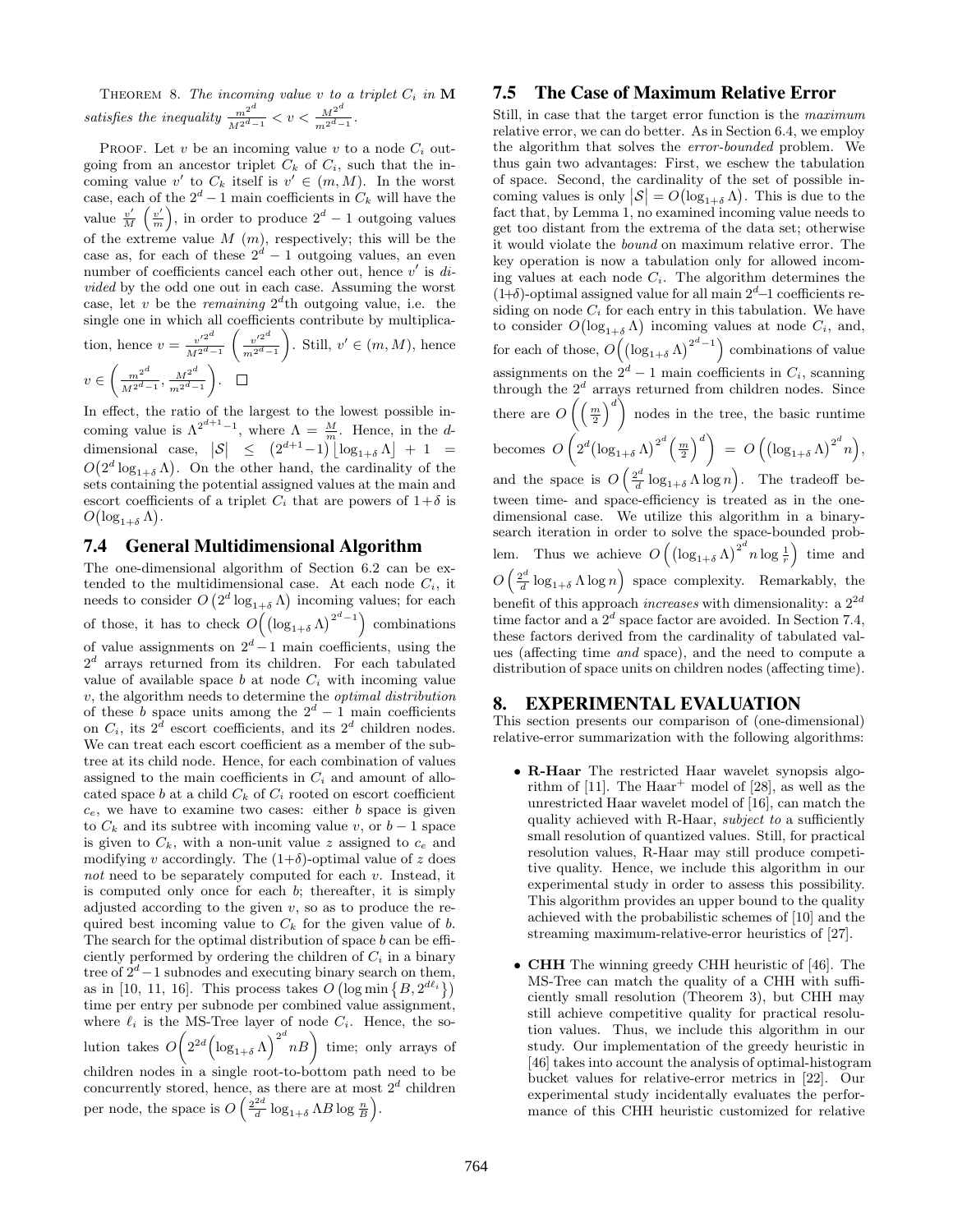error in relation to other hierarchical synopsis techniques and to the optimal-relative-error-histogram algorithms of [22].

- **REHIST** The optimal-histogram construction algorithms for relative error metrics of [22]. The accuracy achieved with them constitutes an upper bound to the quality of approximate histogram techniques [44, 43, 5, 12, 17, 19, 13, 48].
- Haar<sup>+</sup> The Haar<sup>+</sup> synopsis construction model of [28]. This model provides an upper bound to the quality achieved with its predecessor unrestricted Haar wavelet model of [16] under the same value quantization.
- MSTree Our MS-Tree algorithms of Section 6.

All algorithms were implemented with  $g++3.4.3$ , and experiments were run on a 2 CPU dual core Opteron 2.0GHz machine with 16GB of main memory running a 64Bit version of Fedora Core7. The following table summarizes the (basic) complexity requirements of these algorithms in the onedimensional case, for the computationally more demanding  $\mathcal{L}_2^{\text{rel}}$  metric; the fraction  $\frac{\Delta}{\delta}$  expresses the cardinality of the set of examined values with the Haar<sup>+</sup> model.

| Method     | Time $(\mathcal{L}_2^{\text{rel}})$                   | Space                                                 | Ref      |
|------------|-------------------------------------------------------|-------------------------------------------------------|----------|
| $R$ -Haar  | $\overline{O(n^2\log B)}$                             | O(n)                                                  | 11, 15   |
| REHIST     | $O(n^2B)$                                             | O(n)                                                  | [22, 15] |
| <b>CHH</b> | $\overline{O(nB^2 \log n)}$                           | $O(B \log^2 n)$                                       | 461      |
| $Haar^+$   | $\left(\frac{\Delta}{\delta}\right)^2 n \overline{B}$ | $O\left(\frac{\Delta}{\delta}B\log\frac{n}{B}\right)$ | [28]     |
| MS-Tree    | $O(\log_{1+\delta}^2 \Lambda \overline{nB})$          | $\log_{1+\delta} \Lambda B \log \frac{n}{B}$          | this     |

Table 2: Complexity for one-dimensional synopsis construction

We have used two real-world data sets with hard to approximate bursts and discontinuities. The first data set (Aspect), also used in the studies of [10, 22, 28], is extracted from a relation of 581,012 tuples describing the forest cover type for 30 x 30 meter cells, obtained from US Forest Service. Aspect contains the frequencies of the distinct values of attribute aspect in the relation. The frequencies feature spikes of large values (min value: 499, max value: 6308). We have used a 256-value prefix of this data set. The second data set (Corel), also used in the performance study in [11], is a color histogram extracted from a Corel photo image collection. This histogram describes each Corel image in terms of 32 attributes corresponding to individual color densities (ranging from  $10^{-6}$  to 1) for an  $8 \times 4$  partitioning of the HSV color space. We made use of a 16384-value prefix of the first attribute from the color histogram feature (zero values were omitted). The data were downloaded from the UCI KDD Archive<sup>3</sup>. Our methods apply to much larger data sets too, but we confine ourselves to sizes with which all competitor methods can run in reasonable time. 5 Flam model of the model of the model of the model of the model of the model of the model of the model of the model of the model of the model of the model of the model of the model of the model of the model of the model

## 8.1 Maximum Relative Error

In our first set of experiments, we present quality measurements for the maximum relative-error (MRE) metric,  $\mathcal{L}_{\infty}^{\text{rel}}$ . Figure 10 shows the results with the Aspect data set for increasing space budget B. A special sanity bound was not required with this data set, given that the minimum value in



Figure 10: Quality comparison: Aspect,  $\mathcal{L}^{\text{rel}}_{\infty}$ 

it is sufficiently large. In order to render the quality achieved with the MSTree directly and fairly comparable to that of the  $Haar^+$  technique, we have defined the resolution of examined values with both of them in terms of the cardinality  $S$  of the arrays that contain such values. Hence both techniques require the same time and space resources. We show the results for  $S = 50$  and  $S = 100$ . MSTree achieves consistently higher accuracy than all other models. Interestingly, Haar<sup>+</sup>50 fails to preserve an advantage over REHIST, and is eventually outperformed by R-Haar as well. In fact, the increase of the space budget from  $B = 40$  to  $B = 60$  does not affect the quality with Haar<sup>+50</sup>. This result is due to the coarse value resolution this algorithm works with; a similar behavior, in which the increasing space budget was not improving the quality of the synopsis measured in relativeerror terms, was observed in the experimental study of [16] with the predecessor unrestricted Haar wavelet model. However, MSTree50 does not face such a problem, thanks to the logarithmic nature of that resolution and the multiplicative nature of the synopsis structure.  $Haar^+100$  performs better, outperforming both REHIST and CHH, but fails to match its MSTree counterpart. CHH outperforms both R-Haar and REHIST with this dataset.



Figure 11: Quality comparison: Corel,  $\mathcal{L}^{\textsf{rel}}_{\infty}, S = 10^{-6}$ 

Figure 11 shows the error results, with respect to the space budget B, with the Corel data set and the sanity bound set to the smallest value in the data set,  $S = 10^{-6}$ . Again, different value set cardinalities were tested with both MSTree and Haar<sup>+</sup> techniques, namely  $S = 100, 200, 500$ . In this case, due to the hardness of approximation under the given sanity bound, both R-Haar and  $Haar^+$  fail to achieve MRE values smaller than the worst-case value of 1, achieved by an all-zero synopsis. In contrast, the MSTree technique manages to extract synopses of non-trivial MRE values with all three tested cardinalities, and consistently outperforms both CHH and REHIST at that. A result of independent interest is that REHIST outperforms CHH with this data set; the flexibility of histogram buckets allowed for by REHIST en-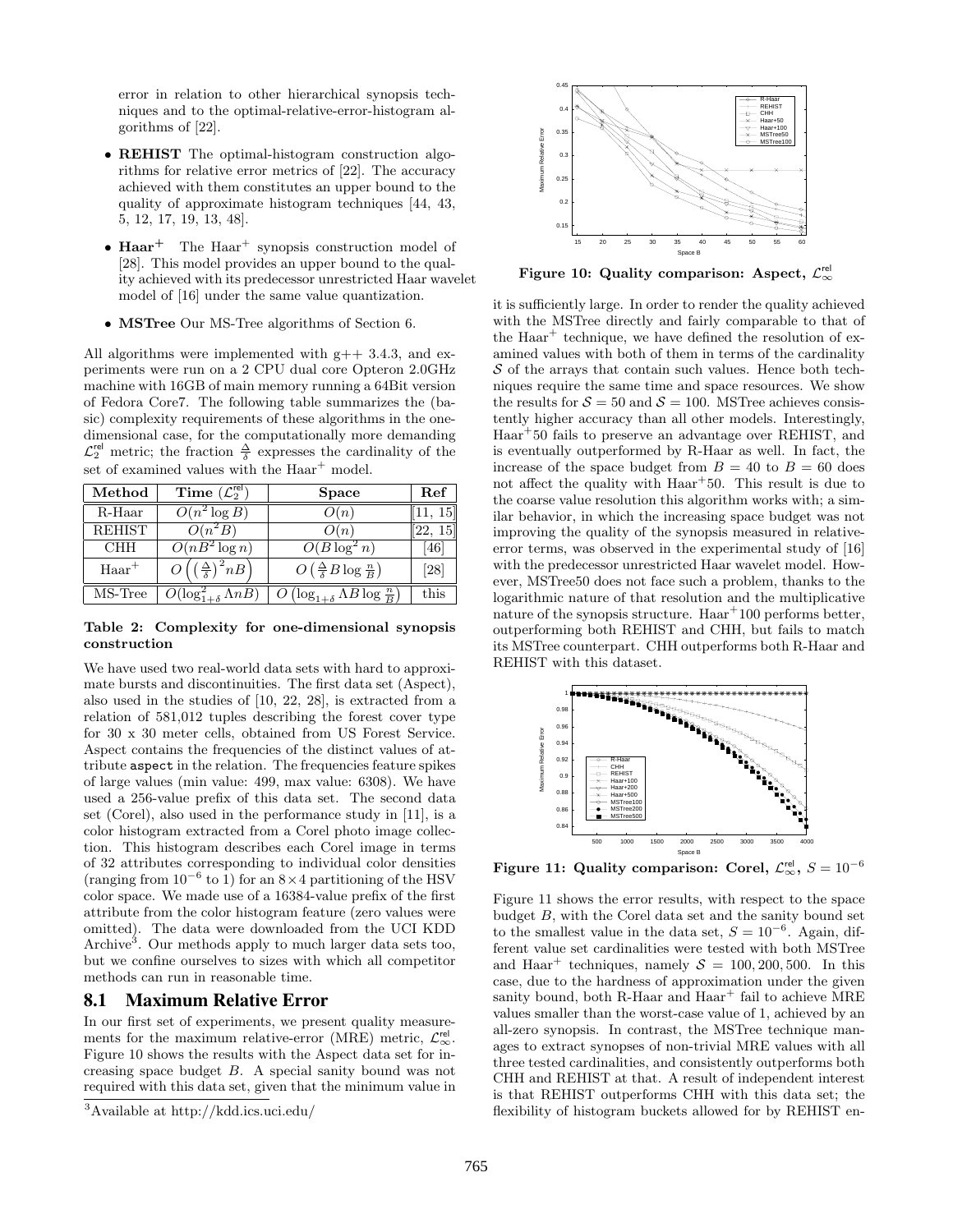ables this method to focus on regions of the data vulnerable to high relative error in a way that the binary-hierarchybased CHH model cannot. Although MSTree is also based on a fixed binary hierarchy, it has higher compression power thanks to its multiplicative nature.



Figure 12: Quality comparison: Corel,  $\mathcal{L}_{\infty}^{\text{rel}}, S = 0.01$ 

Figure 12 shows the error results for the same Corel data set with the sanity bound set at a higher value of  $S = 0.01$ . Now Haar<sup>+</sup>500 manages to produce better-than-trivial synopses, outperforming both CHH and REHIST, thanks to the tolerance to errors for small values that the sanity bound implies. Still, Haar<sup>+</sup> with smaller cardinalities and R-Haar fail to produce better than worst-case accuracy. The picture with the other methods is similar to that of Figure 11, with all achieving smaller error values thanks to the higher sanity bound. MSTree is the best performer again.

#### 8.2 RMS Relative Error

In our second set of experiments, we repeat our evaluation with the root-mean-squared relative-error (RMSRE) metric,  $\mathcal{L}_2^{\text{rel}}$ . Figure 13 presents the results with the Aspect data set. MSTree achieves the highest accuracy again. Likewise, Haar<sup>+</sup>50 is matched by and eventually outperformed by R-Haar, while Haar<sup>+</sup>100 fares better, outperforming both RE-HIST and CHH, but still does not match its MSTree counterpart. Interestingly, CHH can again outperform REHIST with this dataset, and stands between the two  $Haar^+$  variants.



Figure 13: Quality comparison: Aspect,  $\mathcal{L}_2^{\text{rel}}$ Figure 14 depicts the results with the Corel data set and sanity bound  $S = 10^{-6}$ ; results for  $S = 500$  are not presented for the sake of readability. Despite the aggregate nature of the RMSRE metric, as opposed to MRE, R-Haar produces worst-case accuracy. The two  $Haar^+$  variants fare better, but are still outperformed by all other methods except R-Haar. REHIST outperforms CHH, but MSTree is the best performer.

Figure 15 shows the results with  $S = 0.01$ . R-Haar just overcomes worst-case performance.  $Haar^+$  is second worst, while the gap between REHIST and CHH is narrowed. MSTree achieves the highest accuracy again.



Figure 14: Quality comparison: Corel,  $\mathcal{L}_2^{\mathsf{rel}},\,S=10^{-6}$ 



Figure 15: Quality comparison: Corel,  $\mathcal{L}_2^{\text{rel}}$ ,  $S = 0.01$ 

#### 8.3 Time Comparison

Table 2 indicates that MS-Tree performs at least as well or better than its competitor hierarchical techniques in terms of time for synopsis construction; besides, they are all based on the same type of structure. Thus, it is mostly interesting to compare the MS-Tree to the structurally and algorithmically different REHIST method in terms of time for synopsis construction. We have done so with the more computationally demanding RMS relative-error minimization algorithms on different-sized collections of attribute values from the Corel data set, while setting the value set cardinality for MSTree at  $S = 50$  and  $S = 100$ , and the space budget at  $B = 100$ . Figure 16 shows the results on logarithmic axes. Expectedly, the time for MS-Tree synopsis construction grows linearly in n, while REHIST has quadratic growth.



Figure 16: Time comparison: Corel,  $\mathcal{L}_2^{\textsf{rel}}, S = 10^{-6}$ 

## 9. CONCLUSIONS

In this paper we have introduced multiplicative summarization: a novel data reduction technique that addresses the needs for effective relative-error oriented summarization. This method inherits from past hierarchical synopsis techniques but alters their basic mechanism, using multiplication as the basic data reconstruction tool. We have shown that this approach allows for proportional attention to be